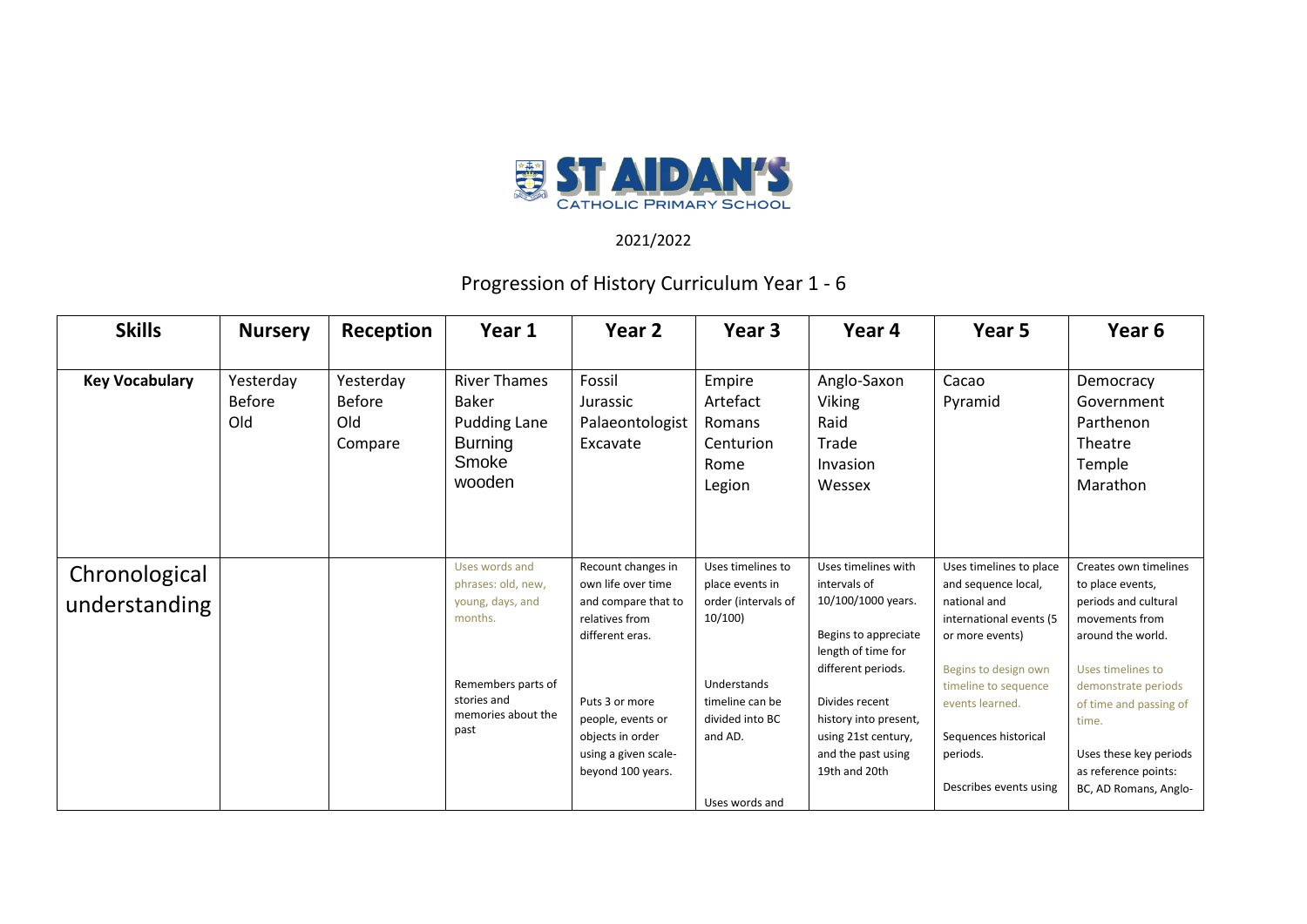|                           |                |                                |                                | Uses words and<br>phrases such as<br>recently, before,<br>after, now, later.<br>Uses past and<br>present when telling<br>others about an<br>event. | phrases: century,<br>decade. | centuries.<br>Names and places<br>dates of significant<br>events from past on<br>a<br>Timeline.<br>Uses words and<br>phrases: century, | words and phrases<br>such as: century,<br>decade, BC, AD, after,<br>before, during, era,<br>and period.<br><b>Identifies changes</b><br>within and across<br>historical periods | Saxons, Tudors,<br>Stuarts, Georgians,<br>Victorians and Today.<br>Describes main<br>changes in a period in<br>history using words<br>such as: social,<br>religious, political,<br>technological and<br>cultural.<br>Names date of any<br>significant event |
|---------------------------|----------------|--------------------------------|--------------------------------|----------------------------------------------------------------------------------------------------------------------------------------------------|------------------------------|----------------------------------------------------------------------------------------------------------------------------------------|---------------------------------------------------------------------------------------------------------------------------------------------------------------------------------|-------------------------------------------------------------------------------------------------------------------------------------------------------------------------------------------------------------------------------------------------------------|
|                           |                |                                |                                |                                                                                                                                                    |                              | decade, BC, AD,<br>after, before, during.                                                                                              |                                                                                                                                                                                 | studied from past and<br>place it correctly on a<br>timeline.                                                                                                                                                                                               |
| <b>Range and Depth of</b> | Begin to talk  | Tell the                       | Describe the                   | Use information                                                                                                                                    | Uses evidence                | Shows                                                                                                                                  | Identifies some                                                                                                                                                                 | Chooses reliable                                                                                                                                                                                                                                            |
| Understanding             | about their    | difference                     | difference                     | to describe the                                                                                                                                    | to describe                  | knowledge and                                                                                                                          | social, cultural,                                                                                                                                                               | sources of factual                                                                                                                                                                                                                                          |
|                           | past as a baby | between past<br>and present in | between past<br>and present in | past<br>Use information                                                                                                                            | past:<br>Houses and          | understanding<br>by describing                                                                                                         | religious and<br>ethnic diversities                                                                                                                                             | evidence to<br>describe: houses                                                                                                                                                                                                                             |
|                           |                | their own life                 | own and others                 | to describe                                                                                                                                        | settlements                  | features of past                                                                                                                       | of societies                                                                                                                                                                    | and settlements;                                                                                                                                                                                                                                            |
| Knowledge and             |                |                                | lives.                         | differences                                                                                                                                        | Culture and                  | societies and                                                                                                                          | studied in Britain                                                                                                                                                              | culture and leisure                                                                                                                                                                                                                                         |
| understanding of past     |                |                                |                                | between then                                                                                                                                       | leisure                      | periods.                                                                                                                               | and wider world.                                                                                                                                                                | activities; clothes,                                                                                                                                                                                                                                        |
| events, people and        |                |                                |                                | and now                                                                                                                                            | activities                   | Identifies some                                                                                                                        | Gives some                                                                                                                                                                      | way of life and                                                                                                                                                                                                                                             |
| changes in the past       |                |                                |                                | Explain why                                                                                                                                        | Clothes, way                 | ideas, beliefs,                                                                                                                        | causes and                                                                                                                                                                      | actions of people;                                                                                                                                                                                                                                          |
|                           |                |                                |                                | people in past                                                                                                                                     | of life and                  | attitudes and                                                                                                                          | consequences of                                                                                                                                                                 | buildings and their                                                                                                                                                                                                                                         |
|                           |                |                                |                                | may have acted                                                                                                                                     | actions of                   | experiences of                                                                                                                         | the main events,                                                                                                                                                                | uses; people's                                                                                                                                                                                                                                              |
|                           |                |                                |                                | in the way they                                                                                                                                    | people                       | men, women                                                                                                                             | situations and                                                                                                                                                                  | beliefs, religion                                                                                                                                                                                                                                           |
|                           |                |                                |                                | did.                                                                                                                                               | <b>Buildings and</b>         | and children                                                                                                                           | changes in the                                                                                                                                                                  | and attitudes;                                                                                                                                                                                                                                              |
|                           |                |                                |                                |                                                                                                                                                    | their uses                   | from the past.                                                                                                                         | periods studied.                                                                                                                                                                | things of                                                                                                                                                                                                                                                   |
|                           |                |                                |                                |                                                                                                                                                    | People's                     | Gives reasons                                                                                                                          | Identifies changes                                                                                                                                                              | importance to                                                                                                                                                                                                                                               |
|                           |                |                                |                                |                                                                                                                                                    | beliefs and                  | why changes in                                                                                                                         | and links within                                                                                                                                                                | people;                                                                                                                                                                                                                                                     |
|                           |                |                                |                                |                                                                                                                                                    | attitudes                    | houses, culture,                                                                                                                       | and across the                                                                                                                                                                  | differences                                                                                                                                                                                                                                                 |
|                           |                |                                |                                |                                                                                                                                                    | Things of                    | leisure, clothes,                                                                                                                      | time periods                                                                                                                                                                    | between lives of                                                                                                                                                                                                                                            |
|                           |                |                                |                                |                                                                                                                                                    | importance to                | buildings and                                                                                                                          | studied.                                                                                                                                                                        | rich and poor.                                                                                                                                                                                                                                              |
|                           |                |                                |                                |                                                                                                                                                    | people                       | their uses, things                                                                                                                     |                                                                                                                                                                                 | Identifies how any                                                                                                                                                                                                                                          |
|                           |                |                                |                                |                                                                                                                                                    | <b>Differences</b>           | of importance to                                                                                                                       |                                                                                                                                                                                 | of above may                                                                                                                                                                                                                                                |
|                           |                |                                |                                |                                                                                                                                                    | between lives                | people, ways of                                                                                                                        |                                                                                                                                                                                 | have changed                                                                                                                                                                                                                                                |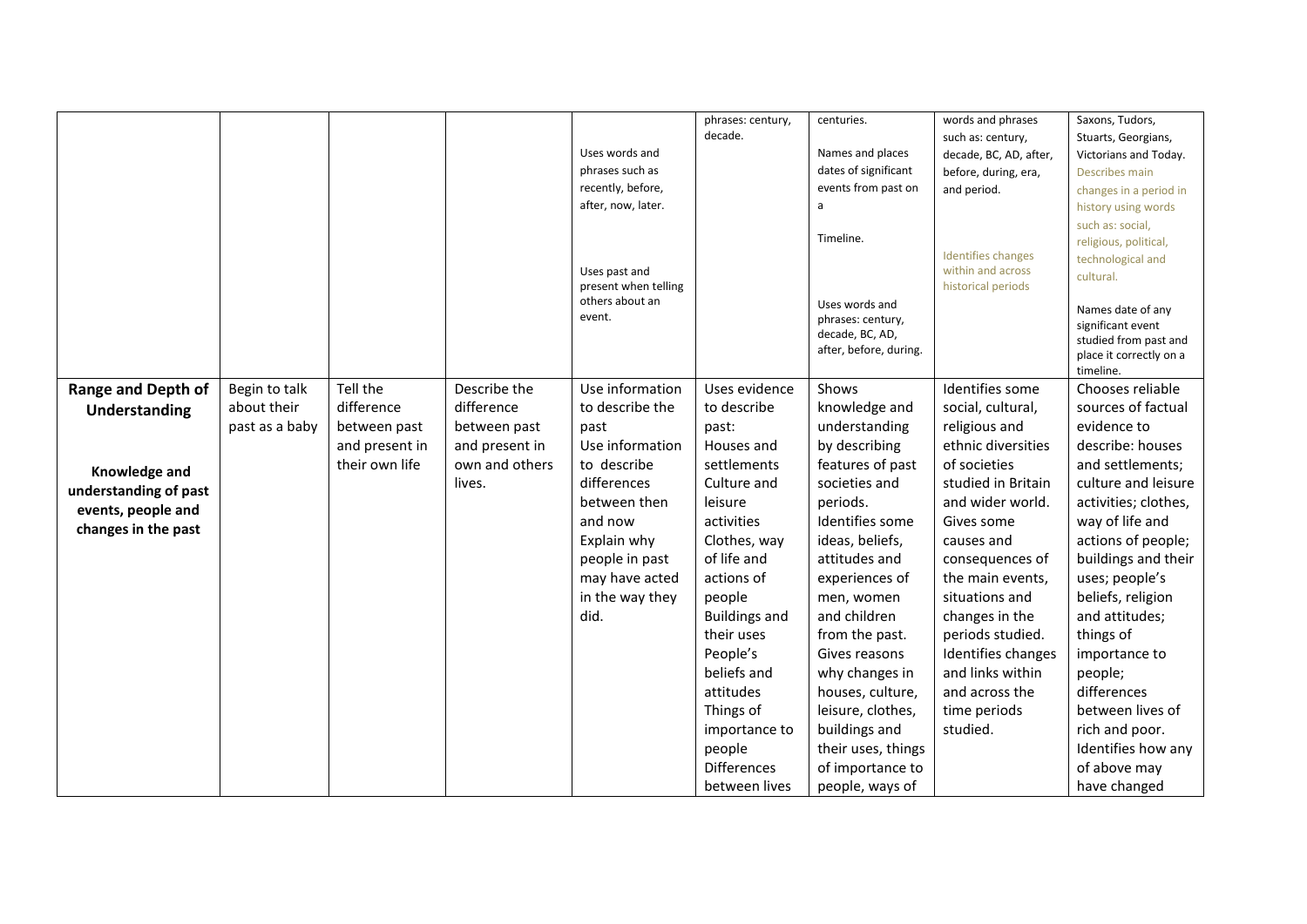|                           |              |                |                                         |                  | of rich and       | life, beliefs and  |                    | during a time      |
|---------------------------|--------------|----------------|-----------------------------------------|------------------|-------------------|--------------------|--------------------|--------------------|
|                           |              |                |                                         |                  | poor              | attitudes may      |                    | period.            |
|                           |              |                |                                         |                  | Uses evidence     | have occurred      |                    | Gives own reasons  |
|                           |              |                |                                         |                  | to find out       | during a time      |                    | why changes may    |
|                           |              |                |                                         |                  | how any of        | period.            |                    | have occurred,     |
|                           |              |                |                                         |                  | these may         | Describes how      |                    | backed up with     |
|                           |              |                |                                         |                  | have changed      | some of the past   |                    | evidence.          |
|                           |              |                |                                         |                  | during a time     | events/people      |                    | Shows identified   |
|                           |              |                |                                         |                  | period.           | affect life today. |                    | changes on a       |
|                           |              |                |                                         |                  | <b>Describes</b>  |                    |                    | timeline.          |
|                           |              |                |                                         |                  | similarities and  |                    |                    | Describes          |
|                           |              |                |                                         |                  | differences       |                    |                    | similarities and   |
|                           |              |                |                                         |                  | between           |                    |                    | differences        |
|                           |              |                |                                         |                  | people, events    |                    |                    | between some       |
|                           |              |                |                                         |                  | and objects       |                    |                    | people, events     |
|                           |              |                |                                         |                  | Shows changes     |                    |                    | and objects        |
|                           |              |                |                                         |                  | on a timeline.    |                    |                    | studied.           |
|                           |              |                |                                         |                  |                   |                    |                    | Describes how      |
|                           |              |                |                                         |                  |                   |                    |                    | some changes       |
|                           |              |                |                                         |                  |                   |                    |                    | affect life today. |
|                           |              |                |                                         |                  |                   |                    |                    | <b>Makes links</b> |
|                           |              |                |                                         |                  |                   |                    |                    | between some       |
|                           |              |                |                                         |                  |                   |                    |                    | features of past   |
|                           |              |                |                                         |                  |                   |                    |                    | societies.         |
| <b>Historical Enquiry</b> | Use pictures | Use pictures   | Finds answers to                        | Looks carefully  | Uses printed      | Understands the    | Uses documents,    | Uses documents,    |
|                           | and spoken   | and stories as | simple questions                        | at pictures or   | sources, the      | difference         | printed sources,   | printed sources,   |
|                           | stories as a | source or      | about the past                          | objects to find  | internet,         | between primary    | the internet,      | the internet,      |
|                           | source of    | information.   | from sources of                         | information      | pictures,         | and secondary      | databases,         | databases,         |
|                           | information. |                | information (e.g.<br>pictures, stories) | about the past.  | photos, music,    | sources of         | pictures, photos,  | pictures, photos,  |
|                           |              |                |                                         | Asks and         | artefacts,        | evidence.          | music, artefacts,  | music, artefacts,  |
|                           |              |                |                                         | answers          | historic          | Uses documents,    | historic buildings | historic buildings |
|                           |              |                |                                         | questions such   | buildings and     | printed sources,   | and visits to      | and visits to      |
|                           |              |                |                                         | as: 'what was it | visits to collect | the internet,      | collect            | collect            |
|                           |              |                |                                         | like for a ?',   | information       | databases,         | information about  | information about  |
|                           |              |                |                                         | 'what happened   | about the past.   | pictures, photos,  | the past.          | the past.          |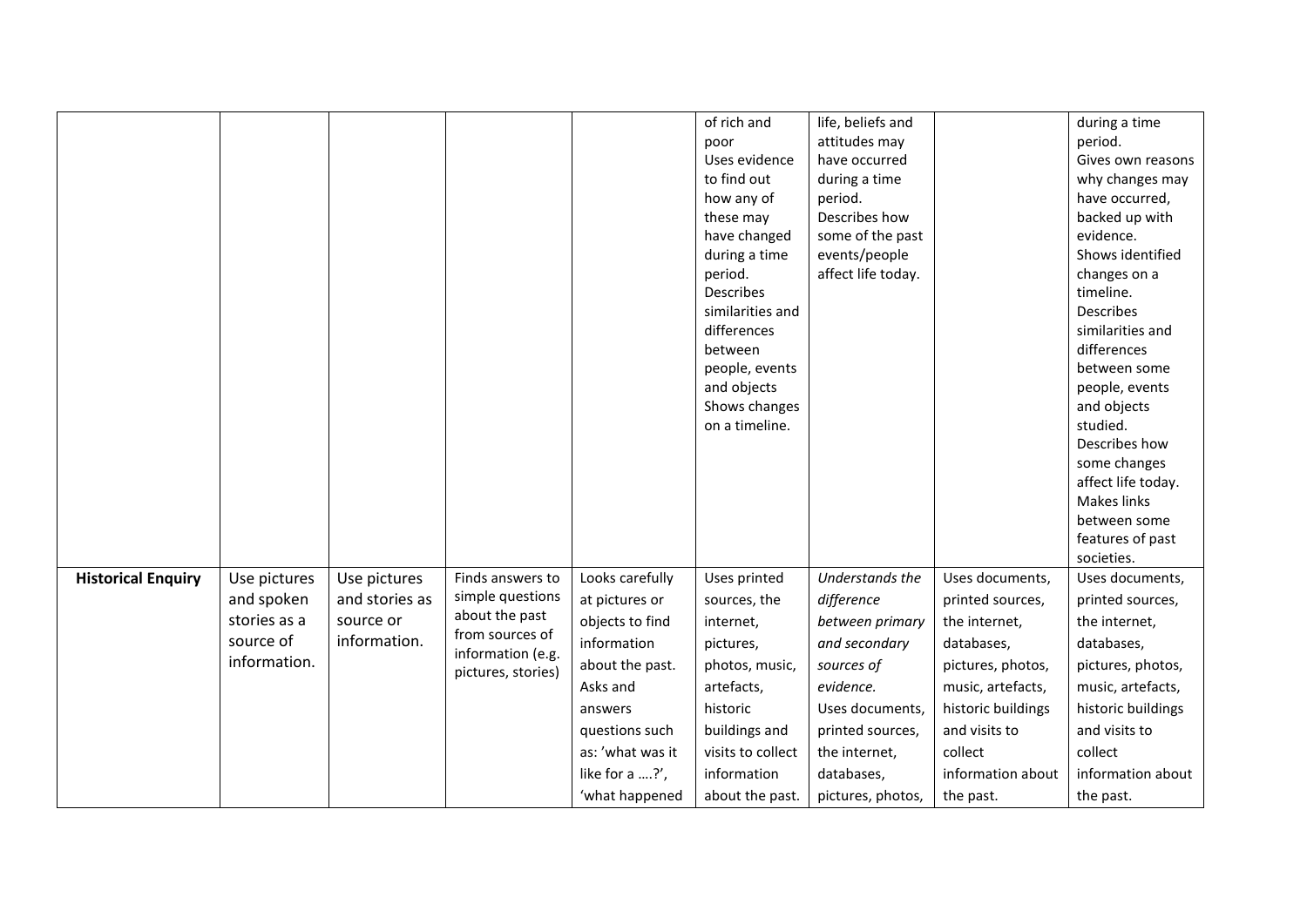|                                     |                                                    |                                                                       |                                                                                                                   | in the past?',<br>'how long ago<br>did  happen?'<br>Estimates the<br>ages of people<br>by studying and<br>describing their<br>features.                                                         | Asks questions<br>such as 'How<br>did people ?<br>What did<br>people do for<br>?'<br>Suggests<br>sources of<br>evidence to<br>use to help<br>answer<br>questions. | music, artefacts,<br>historic buildings<br>and visits to<br>collect<br>information<br>about the past.<br>Asks questions<br>such as 'What<br>was it like for a<br>during ?'<br>Suggests sources<br>of evidence from<br>a selection<br>provided to use<br>to help answer<br>questions. | Asks a range of<br>questions about<br>the past.<br>Chooses reliable<br>sources of<br>evidence to<br>answer questions.<br>Realises that<br>there is often not<br>a single answer to<br>historical<br>questions                                                                                        | Asks a range of<br>questions about<br>the past.<br>Chooses reliable<br>sources of<br>evidence to<br>answer questions.<br>Realises that there<br>is often not a<br>single answer to<br>historical<br>questions                                                                            |
|-------------------------------------|----------------------------------------------------|-----------------------------------------------------------------------|-------------------------------------------------------------------------------------------------------------------|-------------------------------------------------------------------------------------------------------------------------------------------------------------------------------------------------|-------------------------------------------------------------------------------------------------------------------------------------------------------------------|--------------------------------------------------------------------------------------------------------------------------------------------------------------------------------------------------------------------------------------------------------------------------------------|------------------------------------------------------------------------------------------------------------------------------------------------------------------------------------------------------------------------------------------------------------------------------------------------------|------------------------------------------------------------------------------------------------------------------------------------------------------------------------------------------------------------------------------------------------------------------------------------------|
| <b>Historical</b><br>Interpretation | Begin to talk<br>about their<br>past as a<br>baby. | Tell the<br>difference<br>between past<br>and present in<br>own life. | Begins to<br>identify and<br>recount some<br>details from the<br>past from<br>sources (e.g.<br>pictures, stories) | Looks at books<br>and pictures<br>(and eye-witness<br>accounts,<br>photos,<br>artefacts,<br>buildings and<br>visits, internet).<br>Understands<br>why some<br>people in the<br>past did things. | Looks at two<br>versions of<br>same event<br>and identifies<br>differences in<br>the accounts.                                                                    | Gives reasons<br>why there may<br>be different<br>accounts of<br>history.                                                                                                                                                                                                            | Look at different<br>versions of the<br>same event and<br>identifies<br>differences in the<br>accounts.<br>Gives clear<br>reasons why there<br>may be different<br>accounts of<br>history.<br>Knows that<br>people (now and<br>in past) can<br>represent events<br>or ideas in ways<br>that persuade | Understands that<br>the past has been<br>represented in<br>different ways.<br>Suggests accurate<br>and plausible<br>reasons for<br>how/why aspects<br>of the past have<br>been represented<br>and interpreted in<br>different ways.<br>Knows and<br>understands that<br>some evidence is |